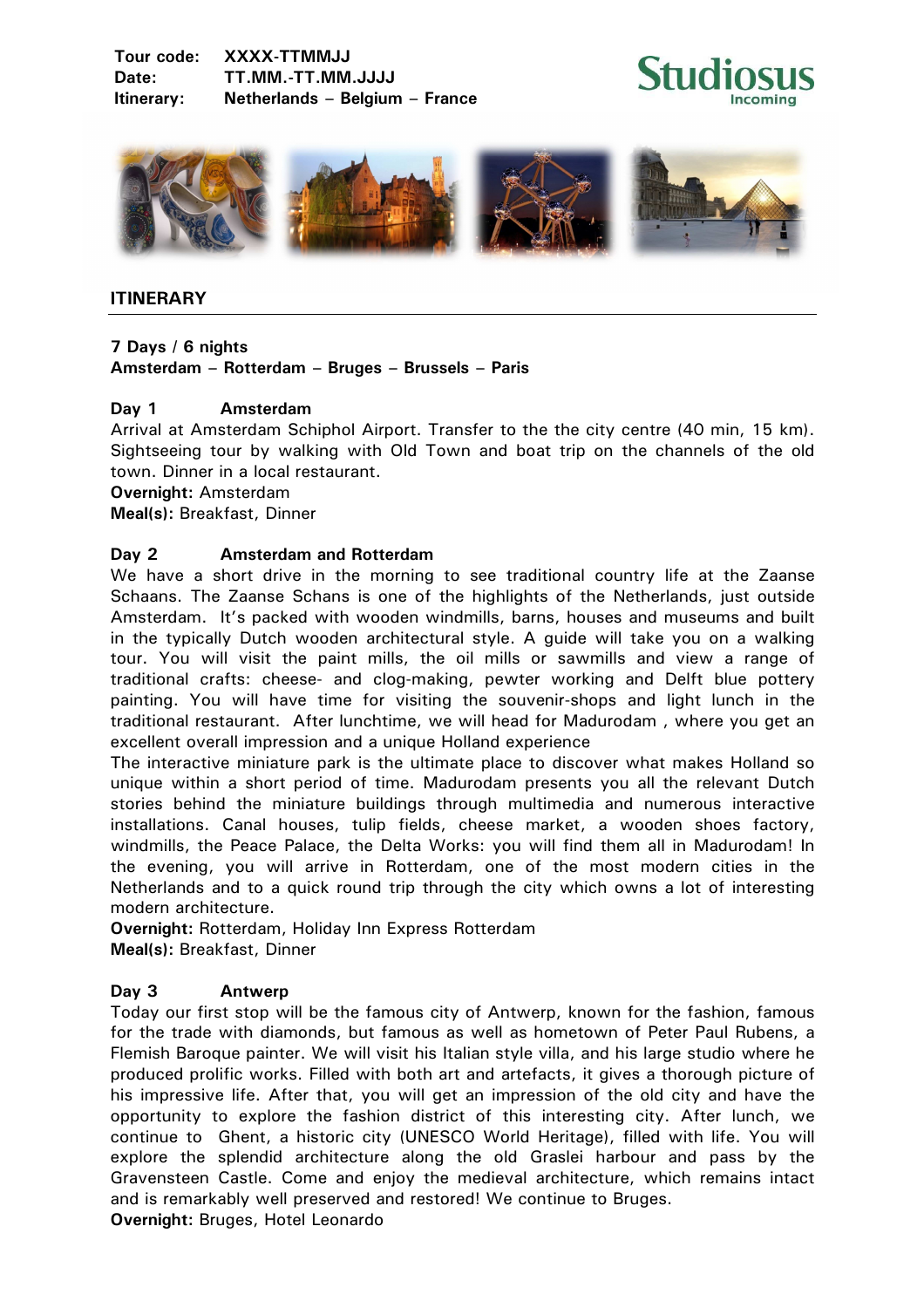

**Meal(s):** Breakfast, Dinner

#### **Day 4 Bruges and Brussels**

Enjoy another gem of the middle ages! In Bruges you will find fine buildings, meticulously decorated in a style which looks a little bit like the lace which is produced here as well. It is a city of human proportions. Its history has made it great, a fact that garnered it the title of a UNESCO World Heritage City. Retaining the mysteries of the Middle Ages and unashamedly exuberant, Bruges has been an international metropolis for centuries. We will stroll through the city center, see the central Place, called Burg and end up at Rozenhoedkaai has the enthralling ability to always make a stunning impression and is one the most photographed spots in Bruges. During our walk, we will step into the chocolate museum get an impression how important this product is for Belgium. In the afternoon we will take the coach to Brussels and walk from the impressing Grand' Place to the world famous Manneken Pis. At the end of the day, you may take a look at the Galeries St. Hubert, the oldest shopping mall of Brussels.

**Overnight:** Brussels, Park Inn

**Meal(s):** Breakfast, Dinner

## **Day 5 Brussels and Paris**

On our way out of Brussels we do a stop at the Atomium, the symbol of Europe's capital, built for the EXPO 1958. It symbolised the democratic will to maintain peace among all the nations, faith in progress, both technical and scientific and, finally, an optimistic vision of the future of a modern, new, super-technological world for a better life for mankind. At 102 metres high, with its nine interconnected spheres, it represents an elementary iron crystal enlarged 165 billion (thousand million) times. Then we take the road again and head for the next capital, Paris. Our first impression of Paris will be of course another iconic building of Europe, the Eiffel-Tower. We will do a stop and you will have the opportunity to take pictures and admire this exceptional building. Before checking in the hotel, we will have of first impression of Paris, passing by the Arc de Triomphe, the Champs-Elysées and Place de la Concorde.

**Overnight:** Paris, Hotel Provinces Opéra

**Meal(s):** Breakfast, Dinner

#### **Day 6 Paris**

A whole day for the discovery of Paris! First the coach will bring you to Montmartre where you can see all the artists next to Sacré Coeur. After that, we will continue to the Opéra. Paris and perfume go well together Enjoy a visit at Fragonard's and take deep breath of the French fragrances. Furthermore we will show you the big sights of Paris like Notre-Dame Cathedral, Invalides where Napoléon is buried and the Pyramid of the Louvre. In the afternoon we will take a look in the shopping area where the big department stores are situated. Certainly you will feel a hint of luxury when you linger through the halls of Printemps or Galeries Lafayette. Our dinner in the evening will be the last highlight on the tour: we will have it during a cruise on a Bateau-mouche. You can wave good-bye to illuminated Paris, one of the most romantic towns of the world, and to the glittering Eiffel-Tower.

**Overnight:** Paris, Hotel Provinces Opéra **Meal(s):** Breakfast, Dinner

**Day 7** 

Transfer to APT and departure